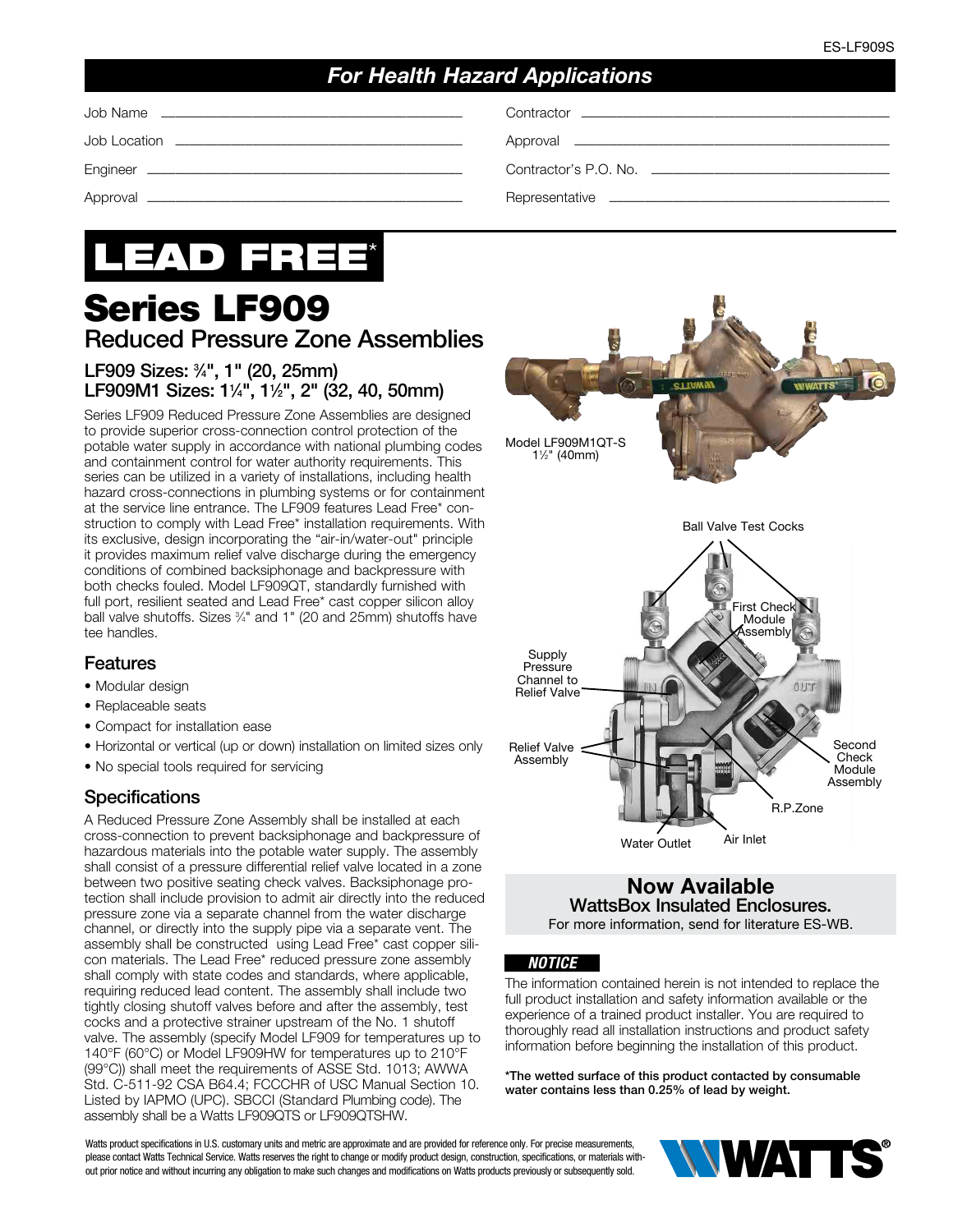#### Models

#### **Suffix**

| OТ        | Quarter-turn ball valves                                            |
|-----------|---------------------------------------------------------------------|
| S         | Bronze strainer                                                     |
| <b>HW</b> | Stainless steel check modules for hot and harsh<br>water conditions |

#### *NOTICE*

The installation of a drain line is recommended. When installing a drain line, an air gap is necessary.

#### **Materials**

Body: Lead Free\* Cast Copper Silicon Alloy Check Seats: 909 Celcon® Relief Valve Seats: Stainless Steel 909HW Test Cocks: Lead Free\* Cast Copper Silicon Alloy Celcon® is a registered trademark of Celanese, Limited

**Connections** 

3 ⁄4" – 1" (19 – 25mm) 909-NPT Female threaded body connection 11 ⁄4" – 2" (32 – 50mm) 909-M1-NPT Male threaded body connection

#### **Standards**

AWWA C-511-92 FCCCHR of USC Manual Section 10 IAPMO (UPC), SBCCI (Standard Plumbing code) Tested and Certified by NSF International

#### Approvals

Listed by IAPMO Listed by SBCCI



‡Approved by the Foundation for Cross-Connection Control and Hydraulic Research at the University of Southern California. (QT and S Models)

Vertical "flow-up" approval only on 3 ⁄4" (20mm) and 1" (25mm) sizes (model LF909QT).

# Dimensions — Weights

When installing a drain line use 909AG series Air Gaps on Series 909 backflow preventers. ††909EL series elbows are for air gaps on backflow preventers in vertical installations.





#### Series 909AG Air Gaps

|           |                     | 909 DRAIN          |           |     | OUTLET                   |                | <b>DIMENSIONS</b> | <b>WEIGHTS</b> |     |                |     |
|-----------|---------------------|--------------------|-----------|-----|--------------------------|----------------|-------------------|----------------|-----|----------------|-----|
| Iron Body |                     | <b>Sizes</b>       |           |     | <b>Sizes</b>             |                | А                 |                | B   |                |     |
| No.       | Desc.               | in.                | mт        | in. | mm                       | in.            | mm                | in.<br>mm      |     | lbs.           | kg. |
| 909AG-C   | Air Gap             | $\frac{3}{4}$ .1   | 19.25     |     | 25                       | $3\frac{1}{4}$ | 83                | $4\frac{7}{8}$ | 124 | 1½             |     |
| 909EL-C   | Elbow <sup>++</sup> | $\frac{3}{4}$ .1   | 19.25     |     | $\overline{\phantom{0}}$ | $2\frac{3}{8}$ | 60                | $2\frac{3}{8}$ | 60  | $\frac{3}{8}$  | .2  |
| 909AG-F   | Air Gap             | $1\frac{1}{4}$ -2  | $32 - 50$ | 2   | 50                       | $4\frac{3}{8}$ | 111               | $6\frac{3}{4}$ | 171 | $3\frac{1}{4}$ | 1.5 |
| 909EL-F   | Elbow <sup>++</sup> | $1\frac{1}{4} - 2$ | $32 - 50$ |     |                          | $3\frac{5}{8}$ | 92                | $3\%$          | 92  | 2              | .9  |

# Pressure — Temperature

Temperature Range: 33°F – 140°F (0.5°C – 60°C) continuos, 180°F (82°C) intermittent

Maximum Working Pressure: 175psi (12.1 bar)

#### Series LF909HW:

Temperature Range: 33°F – 210°F (0.5°C – 99°C) Maximum Working Pressure: 175psi (12.1 bar)

# How it Operates

The unique relief valve construction incorporates two channels: one for air, one for water. When the relief valve opens, as in the accompanying air-in/water-out diagram, the right-hand channel admits air to the top of the reduced pressure zone, relieving the zone vacuum. The channel on the left then drains the zone to atmosphere. Therefore, if both check valves foul, and simultaneous negative supply and positive backpressure develop, the relief valve uses the airin/water-out principle to stop potential backflow.



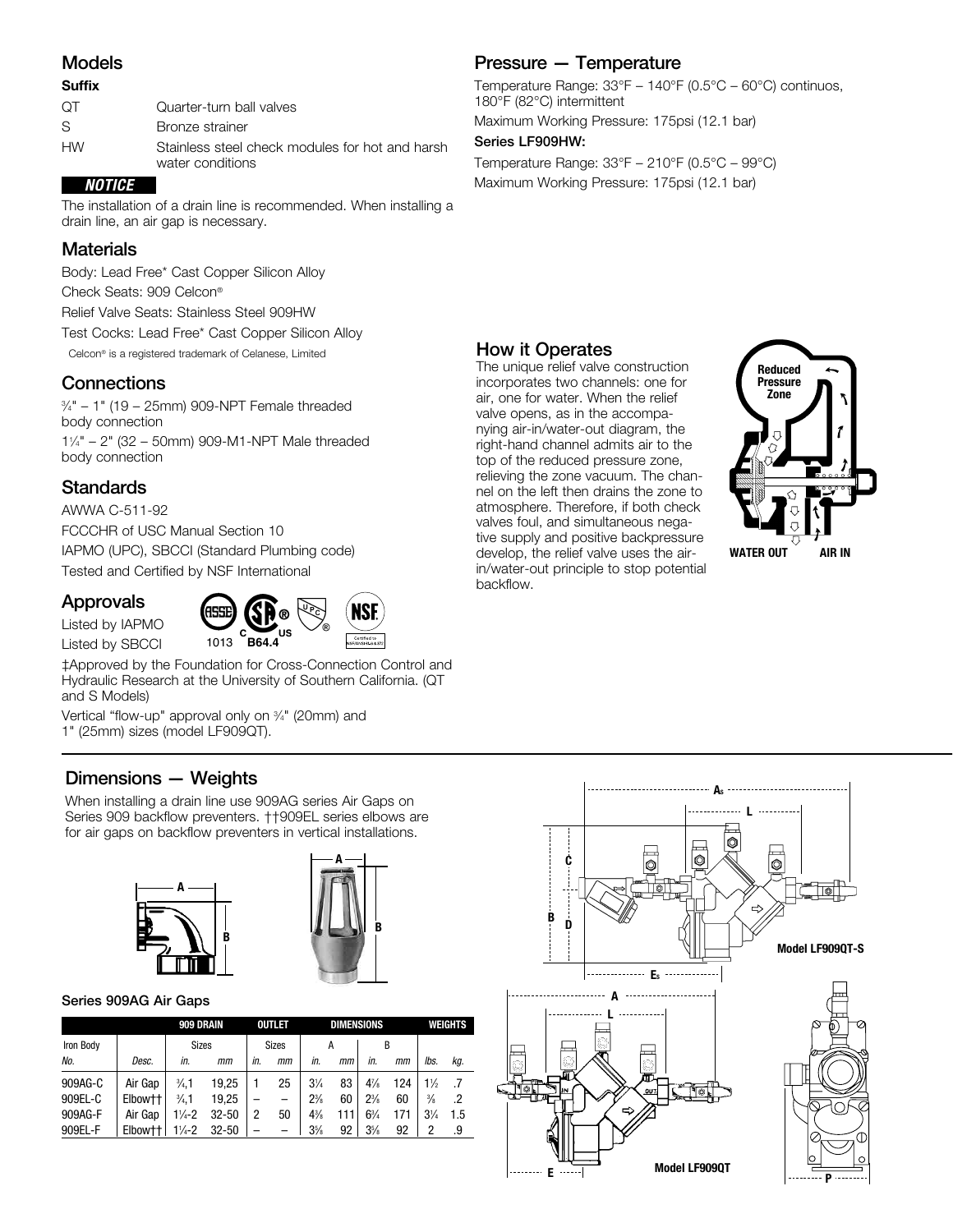# **Capacity**

As compiled from documented Foundation for Cross-Connection Control and Hydraulic Research of the University of Southern California lab tests.



#### LF909QT, LF909QT-S

| SIZE (DN)                  | <b>DIMENSIONS</b>      |            |                  |            |                                   |            |                     |            |                                  |            |                |            |                  | WEIGHT     |                        |            |                                  |           |          |            |             |             |
|----------------------------|------------------------|------------|------------------|------------|-----------------------------------|------------|---------------------|------------|----------------------------------|------------|----------------|------------|------------------|------------|------------------------|------------|----------------------------------|-----------|----------|------------|-------------|-------------|
|                            | А                      |            | As               |            | B                                 |            | u                   |            | D                                |            |                |            | Es               |            |                        |            |                                  |           | Q٦       |            | QT-S        |             |
|                            | in.                    | mт         | in.              | mт         | in.                               | mт         | In.                 | mт         | In.                              | mт         | in.            | mт         | in.              | mт         | in.                    | mт         | in.                              | mт        | lbs.     | kas.       | lbs.        | kgs.        |
| $\frac{3}{4}$ "            | 14%                    | 365        | $18\frac{1}{16}$ | 459        | $8\frac{3}{4}$                    | 222        | 4                   | 102        | $4\frac{3}{4}$                   | 121        | $6\frac{3}{4}$ | $17 -$     | $10^{3}/_{16}$   | 259        | $7\frac{5}{16}$        | 186        | $3\frac{7}{8}$                   | 98        | 14       | 6.4        | 15.6        |             |
| -111<br>$1\frac{1}{4}$ "M1 | 15%<br>$18\frac{1}{2}$ | 391<br>470 | 19%<br>23%       | 498<br>595 | $8\frac{3}{4}$<br>$11\frac{5}{8}$ | 222<br>295 | 4<br>$5\frac{1}{2}$ | 102<br>140 | $4\frac{3}{4}$<br>$6\frac{1}{2}$ | 121<br>165 | $7\frac{1}{2}$ | 178<br>191 | $12\frac{3}{16}$ | 279<br>310 | $7\frac{5}{16}$<br>10% | 186<br>264 | $3\frac{7}{8}$<br>$5\frac{1}{4}$ | 98<br>133 | 15<br>40 | 6.8<br>18. | 7.5<br>42.8 | 7.9<br>19.4 |
| 1½"M1                      | 19                     | 483        | 24%              | 619        | $1\frac{5}{8}$                    | 295        | $5\frac{1}{2}$      | 40         | $6\frac{1}{2}$                   | 165        | $7\frac{1}{2}$ | 191        | $12\%$           | 321        | 10%                    | 264        | $5\frac{1}{4}$                   | 133       | 40       | 18.        | 44.0        | 20.0        |
| 2"M1                       | $19\frac{1}{2}$        | 495        | $25^{15}/_{16}$  | 659        | $11\frac{5}{8}$                   | 295        | $5\frac{1}{2}$      | 140        | $6\frac{1}{2}$                   | 165        | $7\frac{3}{4}$ | 197        | $13^{15}/_{16}$  | 354        | $10\%$                 | 264        | $5\frac{1}{4}$                   | 133       | 40       | 18.        | 47.4        | 21.5        |

Subscript 'S' = strainer model